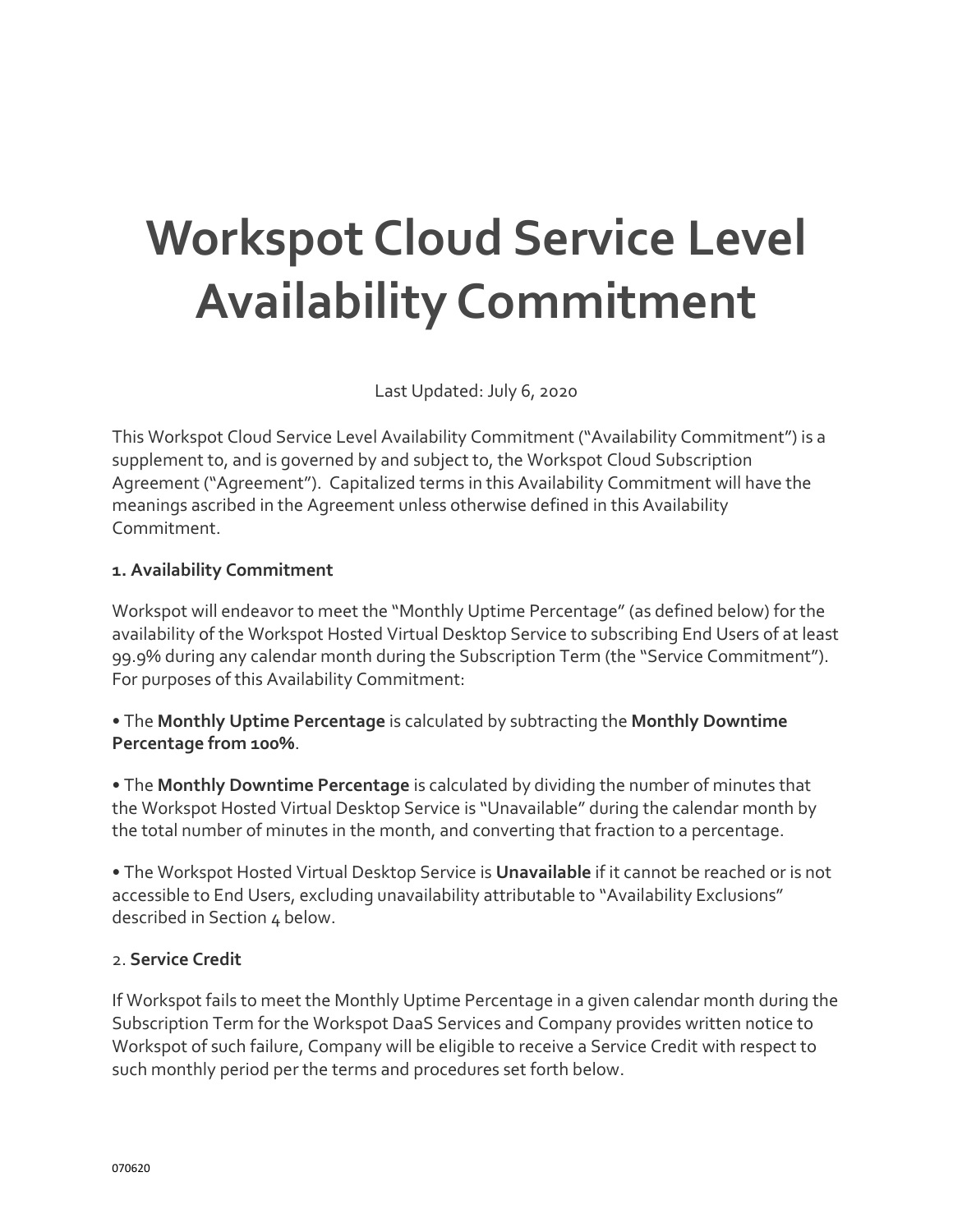The Service Credit for the measurement month is calculated as follows (Annual Subscription Fee / 12 ) \* Service Credit Percentage, where the Service Credit Percentage is determined as follows:

| If the Monthly Uptime Percentage is:                | The Service Credit Percentage is: |
|-----------------------------------------------------|-----------------------------------|
| Equal to or<br>greater than 95% but less than 99.9% | 10%                               |

| __            |     |
|---------------|-----|
|               |     |
|               |     |
| Less than 95% | 25% |

Workspot will apply any Service Credits against Fees invoiced by Workspot to Company during the remainder of the then-current Subscription Term. If the Service Credit cannot be fully offset against amounts owed to Workspot on such invoices, then the Service Credit will be applied against the Fee for the next renewal of the Subscription Term for the Workspot Cloud Services. If Company does not renew the Workspot Cloud Services for another Subscription Term, Workspot will then provide an equivalent cash payment to Company for the remaining Service Credits (net of any amounts due to Workspot) within forty-five (45) days after expiration of the then-current Subscription Term. A Service Credit will be applicable and issued only if the credit amount for the applicable monthly billing cycle is greater than one dollar (\$1 USD). Service Credits may not be transferred or applied to any other account. Except for the right of termination provided in Section 5 of this Availability Commitment, the Service Credits constitute Company's sole and exclusive remedy for any unavailability of the Workspot DaaS Services or failure by Workspot to meet the Service Commitment.

## **3. Requesting and Receiving the Service Credit**

To request a Service Credit, Company must submit a written request for Service Credit to [servicecredit@workspot.com,](mailto:servicecredit@workspot.com) identifying the month(s) and providing the supporting information indicated below with regard to the claimed Unavailability. To be eligible, the Service Credit request must be received by Workspot within ninety (90) days after the occurrence of the claimed Unavailability and must include:

• The words "SLA Credit Request" in the subject line;

• Company's logs that indicate the dates and times of each incident of Unavailability to document the errors and corroborate the claimed downtime (any confidential or sensitive information in these logs should be removed or replaced with asterisks).

If the Monthly Uptime Percentage applicable to the month with regard to such request is confirmed by Workspot and is less than the applicable Service Commitment, then Workspot will issue the Service Credit to Company within one billing cycle following the month in which